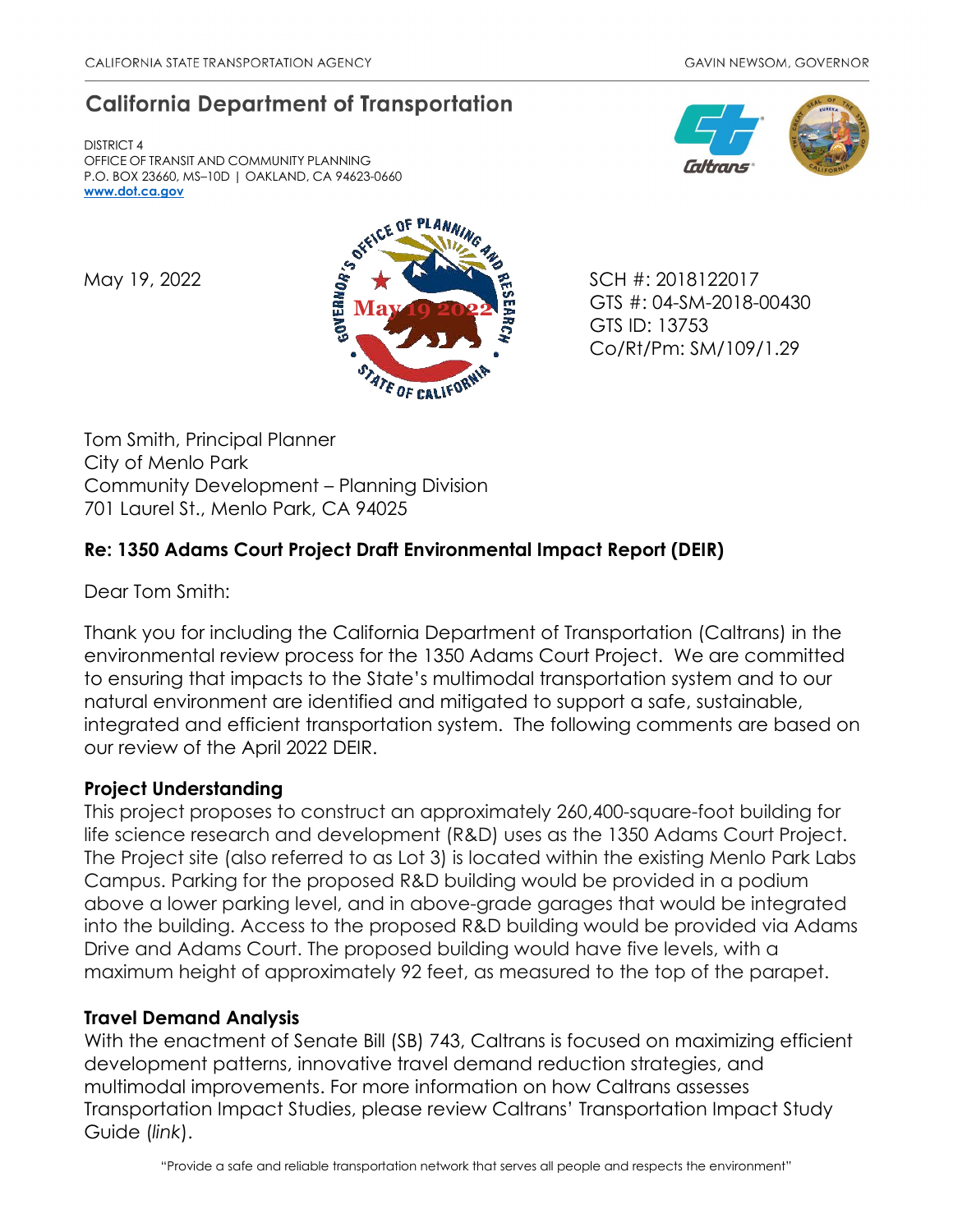Tom Smith, Principal Planner May 19, 2022 Page 2

Caltrans' acknowledges that the project Vehicle Miles Travelled (VMT) analysis and significance determination are undertaken in a manner consistent with the Office of Planning and Research's (OPR) Technical Advisory. Per the DEIR, the Project is considered to have a less-than-significant VMT impact, and no VMT mitigation measures are required.

#### **Active Transportation/ Multimodal Infrastructure**

*Section "Bicycle and Pedestrian Circulation" (2-11):* Please consider constructing twoway Class IV bike facilities instead of buffered Class II facilities at the proposed bike lane locations. The preference for Class IV over buffered Class II is multifold: firstly, the unidirectional buffered bike lanes currently proposed rely upon future projects to build bike lanes in opposite directions, whereas constructing a two-way Class IV would enable bicycle travel in all directions. Secondly, a Class IV better supports the TDM plan's non-vehicular travel goals than a buffered Class II, because the vertical features and green paint draw more attention from potential users and offer more protection, thereby attracting a wider range of user abilities and more users overall. Lastly, as stated in Caltrans DIB 89-02 and the FHWA Bikeway Selection Guide, "If there is width for a Class II buffered bike lane, a Class IV bikeway should be evaluated as an alternative with consideration for the design user, the context of the street, and the surrounding network." Class IV facilities require similar total right-of-way as buffered Class II, thus may be feasible at each proposed bike lane location and would support the Caltrans District 4 Bike Plan proposal to construct Class IV bikeways on nearby State Route 114. Please see *[Caltrans DIB 89-02](https://dot.ca.gov/-/media/dot-media/programs/design/documents/dib-89-02-final-a11y.pdf)* for further recommendations and guidance.

*Section TDM Plan (2-12):* Accommodate the potential that future carpooling demand exceeds the six spaces currently proposed. Other stalls located conveniently close to building entrances should be planned and designated with this in mind.

Consider increasing the amount of bike storage, for both Class I and Class II type storage. While most Class I storage is currently proposed on the P1 parking level, consider locating additional Class I storage on ground level to increase the everyday visibility of this mobility option. This supports Transportation Demand Management (TDM) plan mode shift goals by drawing attention and attracting passersby to the convenience and ease of alternative travel mode choices. Similarly, consider placing signage throughout parking garage levels to alert motorists of the presence and convenience of the Class I bike storage.

#### **Transportation Impact Fees**

We encourage a sufficient allocation of fair share contributions toward multimodal and regional transit improvements to fully mitigate cumulative impacts to regional transportation and those impacts that cannot be mitigated on-site. We also strongly support measures to increase sustainable mode shares, thereby reducing VMT.